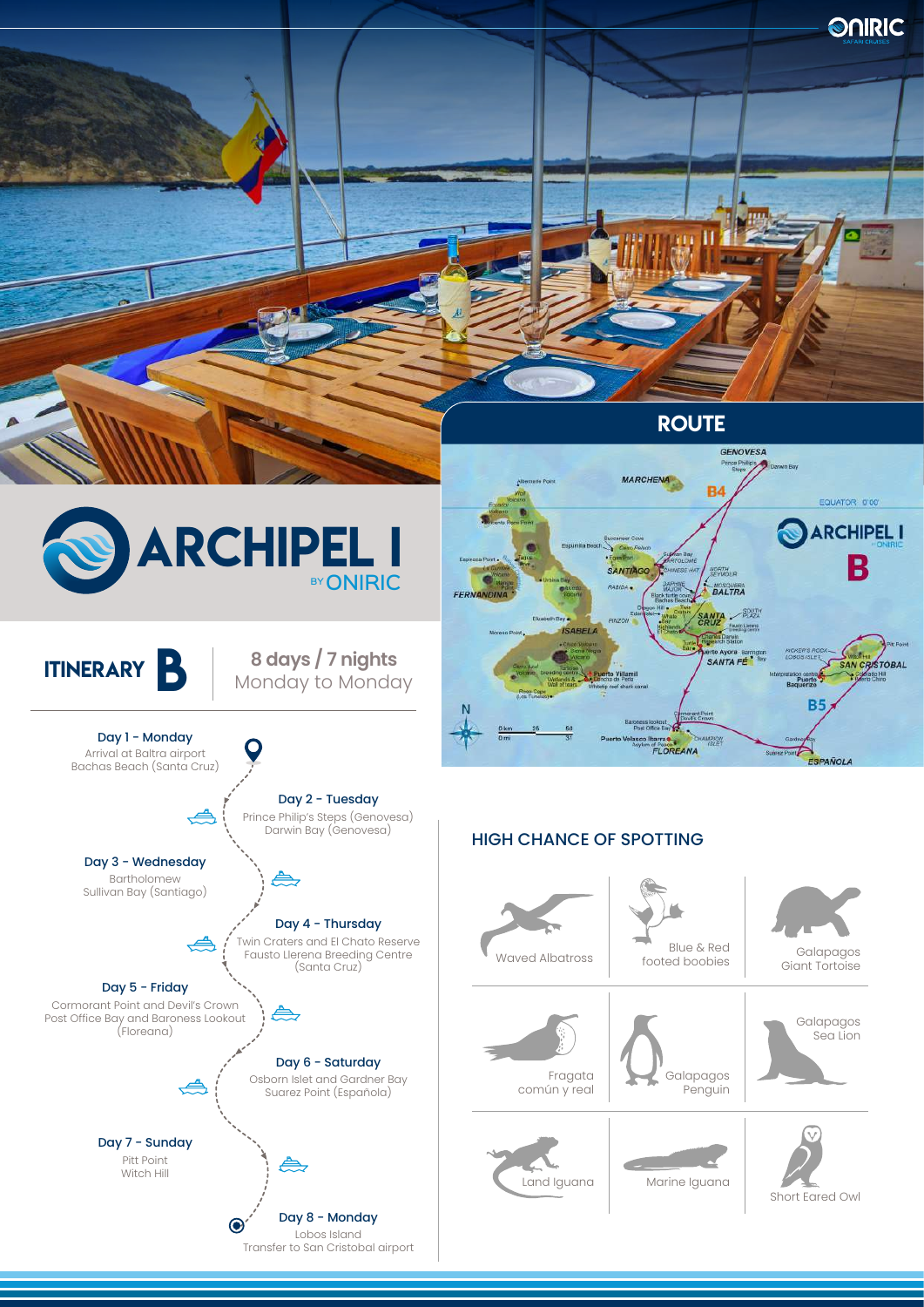

# **DAY 1 - MONDAY**

#### AM - Arrival at Baltra airport

Upon arrival at Baltra airport, you will pass through an airport inspection point to ensure that no foreign plants or animals are introduced to the islands, as well as to pay the park entrance fee of \$100 (unless it has been prepaid). A guide will meet you, help you collect your luggage, and escort you on a short bus ride to the harbour.

### PM – Bachas (Santa Cruz)

Around noon you will embark from Baltra airport on the Archipel cruise. Your cabins will be assigned, and lunch will be promptly served. Your first excursion will take place this afternoon after 14:00 PM, at Bachas beach. This is a lovely bay with soft, white coral sand that is frequently visited by sea turtles to lay their eggs, so please, watch your step! After enjoying some leisure time at the beach, you could explore a small lagoon hidden behind some bushes, where occasionally it is possible to observe flamingos, black-necked stilts, and whimbrels. You might also observe some rusty barges, which were abandoned here after WWII when the USA rented this island as a strategic point to protect the Panama Channel from Japan. After two hours on this visit, you will return onboard.





## **DAY 2 - TUESDAY**

### AM - Prince Philip's Steps (Genovesa)

Before landing, you will take a dinghy ride along the eastern arm of the caldera. As you approach, the soaring 25 m/80 ft high walls become overwhelming. Sometimes, a Galapagos fur seal is resting or a seabird is nesting on one of the ledges at the base. You will then have to hike and overcome the steep stairs from the landing dock to a bush of palo santo shrubs on top. Red-footed boobies gratefully use these scarce nesting places; so that they don't have to nest on the rocky ground. Upon arriving at the edge of the rim, the bushes open up and you can enjoy panoramic views, a strong sea breeze and the amazing flying skills of countless seabirds. Following the exposed rim, you will first pass the Nazca boobies and finally reach the extensive storm petrel nesting places, where, if you're lucky, you can spot the well-camouflaged short-eared owl hunting for food!

### PM - Darwin Bay (Genovesa)

Inside the submerged caldera of Genovesa lies Darwin Bay, with a diameter of more than 1.5 km/1 mi and it is almost 200 m/650 ft deep. The small area will surprise you repeatedly, walking along a coral sand beach, crossing barren lava formations and creeks, passing tidal pools, shrubs and further ahead following the top of some cliffs. With this peaceful surroundings, every single species has occupied its own ecological niche (or habitat) without disturbing others.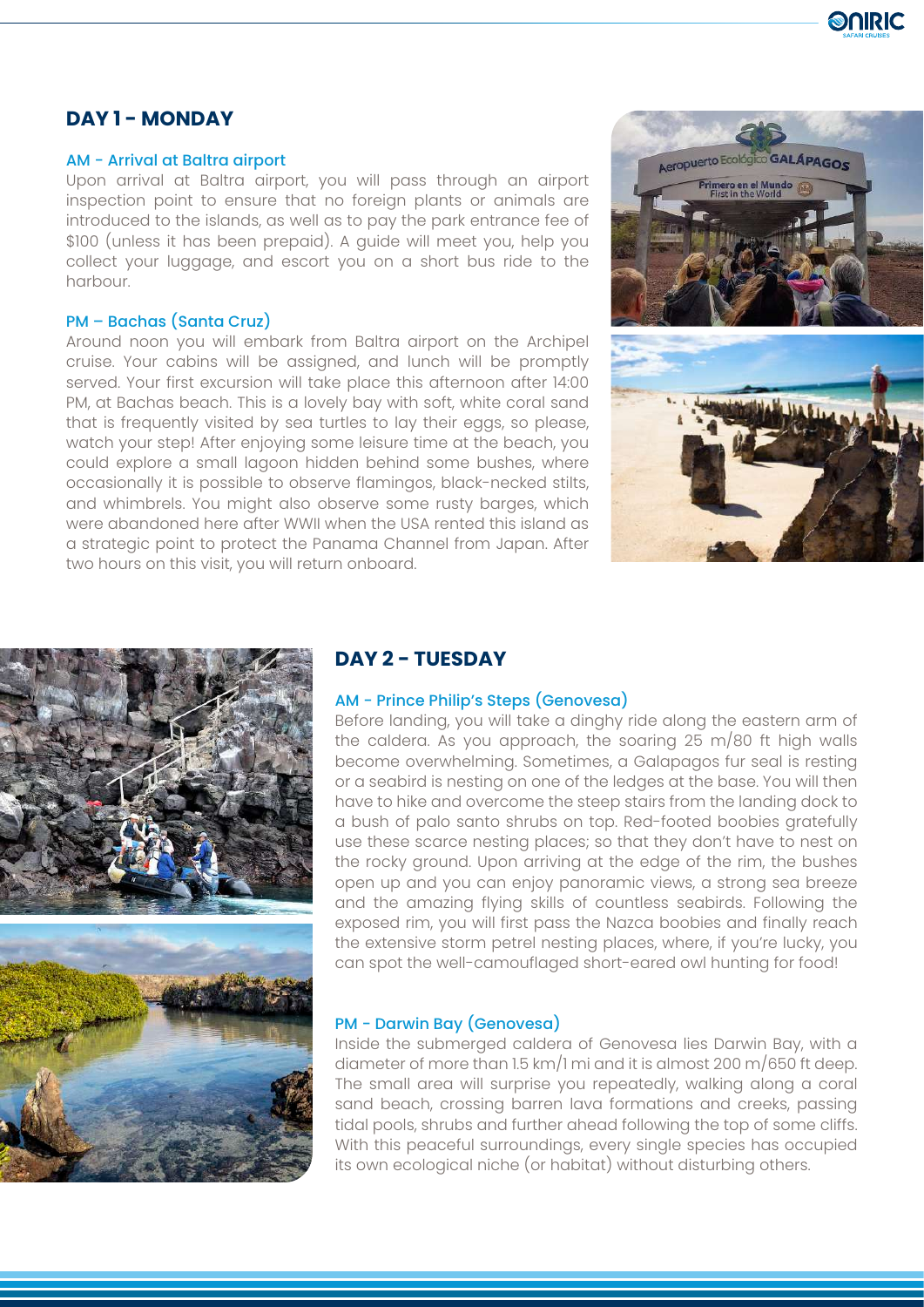

# **DAY 3 - WEDNESDAY**

### AM - Bartholomew

The beautiful volcanic islet of Bartholomew is among the youngest of the islands and, on a geological scale, was just recently born out of the fire. Although it looks lifeless at first sight, Bartholomew offers some of the wildest landscapes and best panoramas of the entire archipelago. To enjoy the postcard view of the idyllic "Pinnacle Bay" you will have to climb the stairs to the viewpoint on top of the island (114 m/375 ft). Enter a dramatic world of threatening (though extinguished) nearby spatter cones, craters, and lightweight lava droplets that have been spewed out by fiery fountains. The summit trail is also ideal for witnessing how scanty pioneer vegetation, such as lava cactus, struggles to take root in the bare virgin lava fields.

#### PM - Sullivan Bay (Santiago)

The arrival in Sullivan Bay is like a moon landing. The desolate, sprawling fields seem to be mostly lifeless, but this island, which is particularly popular among photographers, still offers a lot to see. There is even some life! Green sea turtles burrow in the small white sand beach, where you can also find crabs, blue herons and oystercatchers.







# **DAY 4 - THURSDAY**

### AM - Twin Craters and El Chato Reserve (Santa Cruz)

The native scalesia forest of El Chato Tortoise Reserve is the best place to search for Galapagos giant tortoises in their most authentic setting! Despite the interesting breeding centres – where you are guaranteed to find tortoises in their corrals – there is nothing better than to observe them in their wild environment. Though it can be quite moist and muddy, your visit may turn into an adventurous quest when they have left their favourite pond silently.

The Twin Craters are found on either side of the road leading to Puerto Ayora. These impressive formations are not really volcanic craters and were formed by magma domes, which hardened on the outside while the lava continued flowing inside, leaving huge and empty magma chambers that eventually collapsed, leaving two large holes. The craters lie within a lush scalesia cloud forest, a high-altitude plant species that are endemic to the Galapagos. This area is also home to the carpenter finch, which uses tools to search for food. There may also be opportunities to see the vermillion flycatcher, a small red-breasted bird.

### PM - Fausto Llerena Breeding Centre (Santa Cruz)

At this site, you can observe tortoises that come from various islands of the archipelago. They comply with the captive breeding programme and then return to repopulate the areas where their population has been affected. The land iguanas of Santa Cruz, Isabela and North Seymour are also in a captive breeding programme, as the populations in these areas suffered from feral dogs.

One of the main attractions is the famous embalmed Lonesome George. Estimated to have died between 93 and 109 years of age, it is recognised as the last of its kind and a symbol of the efforts invested to conserve endangered species. The captive tortoises are used to the presence of visitors, so it's a great place to take photos with them.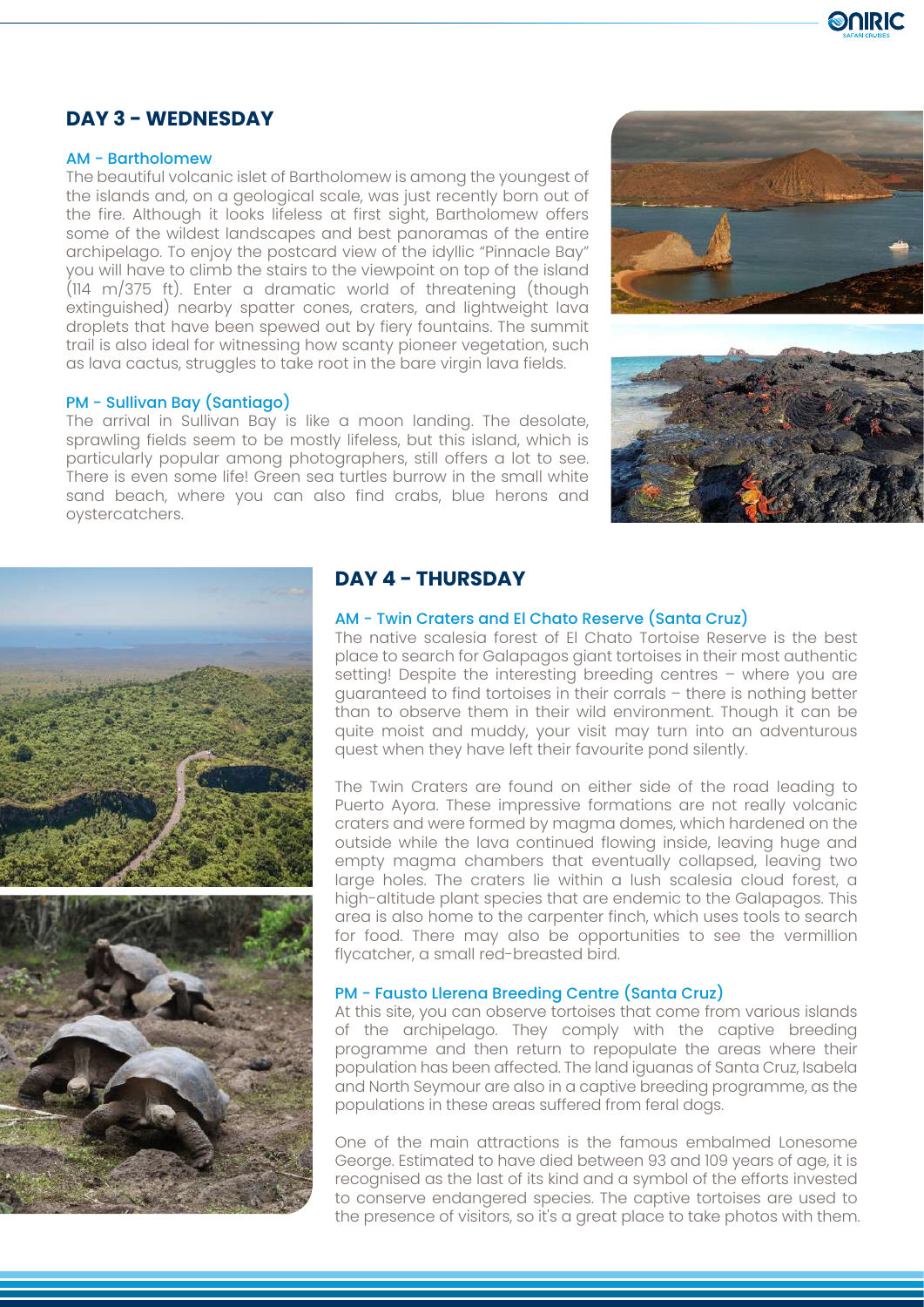

# **DAY 5 - FRIDAY**

#### AM - Cormorant Point and Devil's Crown (Floreana)

The peninsula of Cormorant Point forms the extreme north cape of Floreana, which exists out of smaller volcanic cones, covered by a tropical dry forest of palo santo. At the landing beach, you will be welcomed by a small Galapagos sea lion colony. The green sand on this beach contains a high percentage of glassy olivine crystals which have been blown out by the surrounding tuff cones. The "flour sand" beach on the southern side of the peninsula is made up of even finer white coral sand which feels very smooth on the feet. Parrotfish have pulverised it, grinding the calcareous skeletons of living coral. You can spot schools of stingrays who love the sandy bottom to hide. During the first months of the year, Pacific green turtles come ashore to bury their eggs.

Devil's Crown offers one of the best snorkelling spots in the Galapagos due to the coral reef in its centre, which attracts a lot of marine life. Here you can spot Galapagos penguins, sea lions, sea turtles, many different colourful fish and even some dolphins. The current can be a bit strong sometimes, so it should not be attempted by novice swimmers.

### PM - Post Office Bay and Baroness Lookout (Floreana)

Historically, this site is the location of a wooden barrel that was placed there in the 18th century by the crew of a whaling ship. Letters found inside the barrel were collected and delivered by sailors returning home. There was no postage fee and, surprisingly, this mailbox and its honour system are still in use today. Although letters are no longer important messages from sailors to their loved ones, tourists leave thousands of them today and many still reach their destination. You can also relax on the beach, where in addition to Galapagos sea lions, Pacific green turtles and golden rays, you may see Galapagos penguins. This is the only place in the southeastern archipelago where penguins reside. You can also climb the small basaltic cone of the Baroness Lookout, and enjoy the paradisiacal views of the coastline. This viewpoint was the favourite spot of one of Floreana's first settlers, the eccentric baroness and self-proclaimed "Empress of Galapagos" Eloisa von Wagner, who even built her house a few metres further back.







## **DAY 6 - SATURDAY**

### AM - Osborn Islet and Gardner Bay (Española)

The striking white beach at Gardner Bay is an important breeding site for Pacific green turtles. However, without a doubt, its main attraction is the Galapagos sea lion colony. Females stay year-round in this nursery, suckling their pups until they are three years old, although they start to fish at five months. During the breeding and mating season, the colony becomes even bigger.

### PM - Suarez Point (Española)

Huge ocean waves crash onto the southern basaltic cliffs of Suarez Point, forming a spectacular blowhole, where the water sprays metres high into the air (depending on the season, the tide and how strongly the sea breeze pushes the waves). Take your time for a meditative break in silence on this emblematic viewpoint, and convert this unforgettable moment into a lifetime experience.